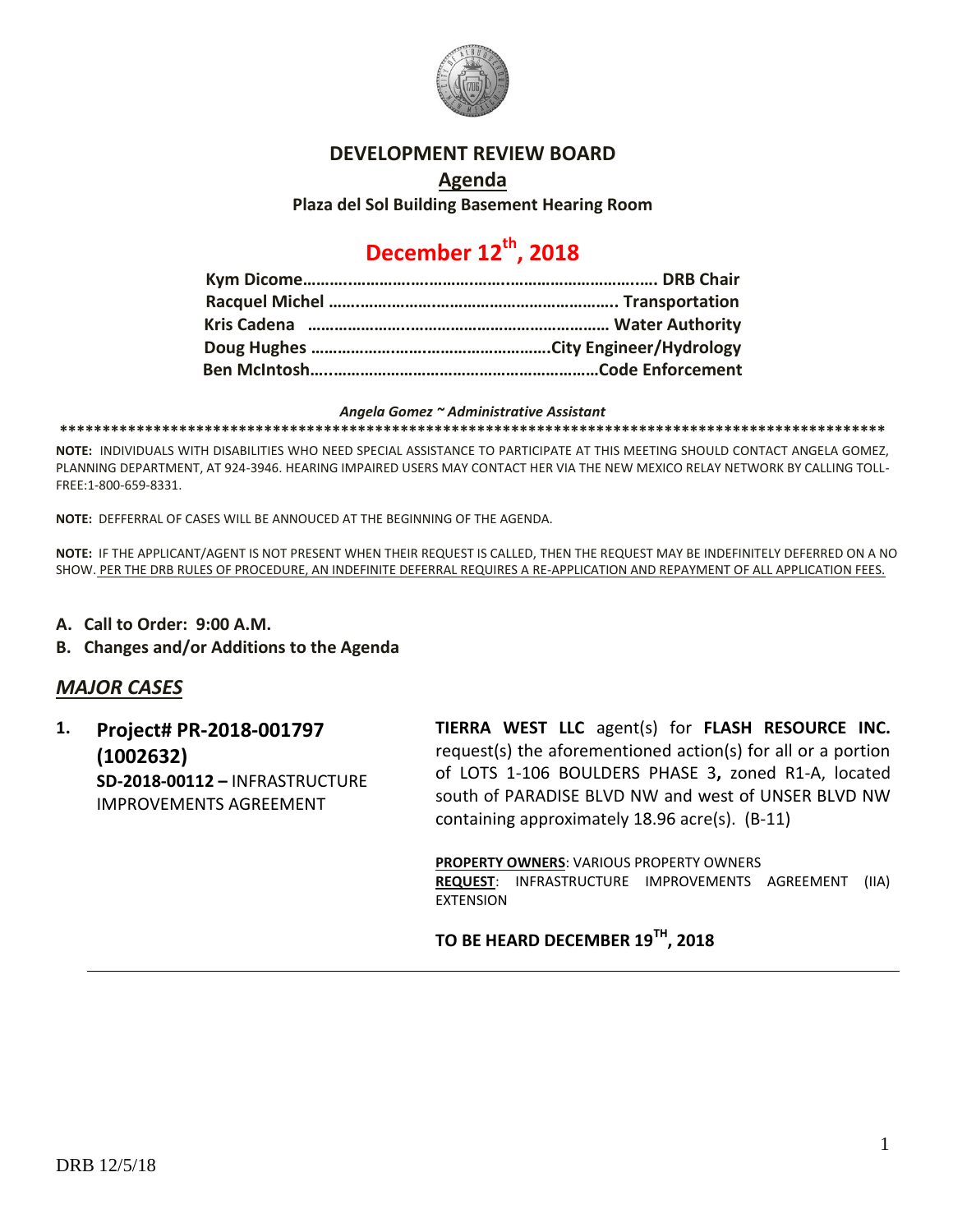**2**. **Project# PR-2018-001346 SI-2018-00110** – SITE PLAN (Public Meeting)

**JOE SLAGLE ARCHITECT** agent(s) for **ROY SOLOMON** & **ARCH + PLAN LAND USE CONSULTANTS** agent(s) for **VMOD LLC** request(s) the aforementioned action(s) for all or a portion of LOTS 1-6 & 29, BLOCK 29, UNIT B, NORTH ALBUQUERQUE ACRES, zoned NR-BP, located on ALAMEDA BLVD NE east of SAN PEDRO DR NE and north of SIGNAL AVE NE, containing approximately 5.24 acre(s). (C-18) *[Deferred from 9/12/18, 9/19/18, 10/31/18, 11/7/18]*

**PROPERTY OWNERS**: V MOD LLC **REQUEST**: SITE PLAN APPROVAL FOR A COMMERCIAL DEVELOPMENT

| 3. | Project# PR-2018-001579<br>(1002202)<br>SI-2018-00152 - SITE PLAN<br>(Public Meeting)<br>SI-2018-00236 - SITE PLAN<br>(Public Meeting) | <b>MODULUS ARCHITECTS INC. agent(s) for WINROCK</b><br><b>PARTNERS LLC</b> request(s) the aforementioned action(s) for<br>all or a portion of PARCEL A-1-A-1-B SUBD PLAT TRS A-1-A-<br>1-A & A-1-A-1-B WINROCK CENTER ADDN, PARCEL A-2 AND<br>A-3 PLAT OF PARCELS A-1 THRU A-3 & PARCEL C-2A<br>WINROCK CENTER ADDN + PARCEL C-2A1 SUBD PLAT<br>PARCEL C-2A1 & C-2A2 WINROCK CENTER ADDN, PARCEL<br>E1A WINROCK CENTER ADDITION, PARCEL D1A WINROCK<br>CENTER ADDN REPLAT OF PARCEL D1 WINROCK CENTER<br>ADDN AND PARCEL A-1-A-1-A-1-A WINROCK CENTER<br>ADDITION, zoned MX-H, located at 2100 LOUISIANA BLVD<br>NE, containing approximately 83.00 acre(s). (J-19) [Deferred]<br>from 10/10/18, 10/24/18, 11/7/18, 11/14/18, 11/28/18]<br>PROPERTY OWNERS: WINROCK PARTNERS LLC<br>REQUEST: SITE PLAN FOR WINROCK TOWN CENTER AND SITE PLAN<br>FOR ROAD B |
|----|----------------------------------------------------------------------------------------------------------------------------------------|------------------------------------------------------------------------------------------------------------------------------------------------------------------------------------------------------------------------------------------------------------------------------------------------------------------------------------------------------------------------------------------------------------------------------------------------------------------------------------------------------------------------------------------------------------------------------------------------------------------------------------------------------------------------------------------------------------------------------------------------------------------------------------------------------------------------------------------------------------|
| 4. | Project# PR-2018-001579<br>(1002202)<br>SD-2018-00087 - PRELIMINARY/FINAL<br><b>PLAT</b><br>(Public Meeting)                           | HUITT ZOLLARS INC. agent(s) for WINROCK PARTNERS, LLC<br>request(s) the aforementioned action(s) for all or a portion<br>of PARCEL A-1- A-1- A-1- A-1 WINROCK CENTER ADDITION,<br>zoned MX-H, located on LOUISIANA NE, between I-40 and<br>INDIAN SCHOOL RD, containing approximately 51.6008<br>acre(s). (J-19) [Deferred from 10/31/18, 11/14/18, 11/28/18]                                                                                                                                                                                                                                                                                                                                                                                                                                                                                              |
|    |                                                                                                                                        | <b>PROPERTY OWNERS: WINROCK PARTNERS LLC</b><br><b>REQUEST: SUBDIVIDE 1 TRACT INTO 8</b>                                                                                                                                                                                                                                                                                                                                                                                                                                                                                                                                                                                                                                                                                                                                                                   |